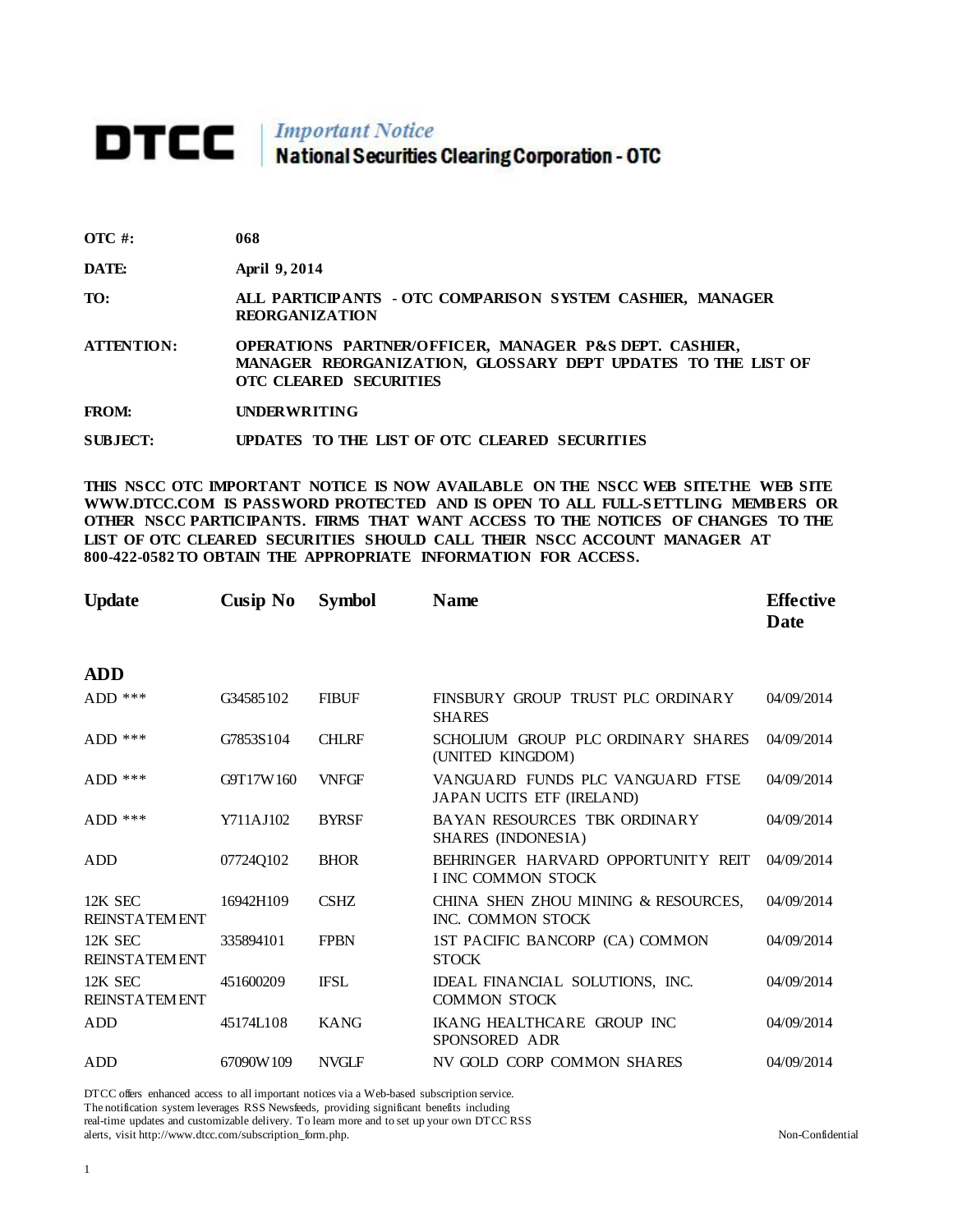|                                 |           |              | (CANADA)                                                               |            |
|---------------------------------|-----------|--------------|------------------------------------------------------------------------|------------|
| 12K SEC<br><b>REINSTATEMENT</b> | 83267R104 | <b>SMGH</b>  | SMOOTH GLOBAL (CHINA) HOLDINGS INC.<br>COMMON STOCK (NV)               | 04/09/2014 |
| 12K SEC<br><b>REINSTATEMENT</b> | 948644109 | <b>WKBT</b>  | WEIKANG BIO-TECHNOLOGY GROUP<br>COMPANY, INC. COMMON STOCK             | 04/09/2014 |
| <b>DELETE</b>                   |           |              |                                                                        |            |
| <b>DELETE</b>                   | 02376R409 | <b>AALCP</b> | AMERICAN AIRLINES GROUP INC SER A<br><b>CONV PREF STK</b>              | 04/09/2014 |
| <b>DELETE</b>                   | 140308107 | <b>CPMG</b>  | CAPITAL MEDIA GRP LTD                                                  | 04/09/2014 |
| PORTAL DELETE                   |           |              |                                                                        |            |
| <b>DELETE</b>                   | 46632N553 | <b>JJMZZ</b> | JP MORGAN INTL DERIV LTD INDIAN LW EX 04/09/2014<br>PR WT OPT 144A/3C7 |            |
| <b>REORGANIZATION</b>           |           |              |                                                                        |            |
| <b>DELETE</b>                   | G2885N124 | <b>DVNHF</b> | DVN HOLDINGS LTD ORD SHS (BMU)                                         |            |
| ADD ***                         | G3729C100 | <b>DVNHF</b> | FRONTIER SERVICES GROUP LTD<br>ORDINARY SHARES                         | 04/09/2014 |
| <b>DELETE</b>                   | G87036102 | <b>TAWAF</b> | TAWA PLC, LONDON ORDINARY SHARES<br>(UNITED KINDOM)                    |            |
| $ADD$ ***                       | G7255B105 | <b>TAWAF</b> | PRO GLOBAL INS SOLUTIONS PLC<br>ORDINARY SHARES (UNITED KINDOM)        | 04/09/2014 |
| <b>DELETE</b>                   | Q0649S107 | <b>ACOPF</b> | A2 CORPORATION LTD. SHS (NEW<br><b>ZEALAND</b> )                       |            |
| $ADD$ ***                       | Q2774Q104 | <b>ACOPF</b> | A2 MILK CO LTD. SHS (NEW ZEALAND)                                      | 04/09/2014 |
| <b>DELETE</b>                   | Q3190C109 | <b>CCLFF</b> | DIGITAL PERFORMANCE GROUP, LTD.<br>ORDINARY SHARES (AUSTRALIA)         |            |
| $ADD$ ***                       | Q0566E107 | <b>CCLFF</b> | ASIA PACIFIC DIGITAL LTD. ORDINARY<br>SHARES (AUSTRALIA)               | 04/09/2014 |
| <b>DELETE</b>                   | 24661P104 | <b>DCTH</b>  | DELCATH SYSTEMS INC                                                    |            |
| ADD                             | 24661P401 | <b>DCTH</b>  | DELCATH SYSTEMS INC COMMON NEW                                         | 04/09/2014 |
| <b>DELETE</b>                   | 45107N106 | <b>BVTEF</b> | ICONIC MINERALS LTD ORDINARY SHARES<br>(CANADA)                        |            |
| ADD                             | 45107N205 | <b>BVTED</b> | ICONIC MINERALS LTD ORDINARY SHARES<br>(CANADA)                        | 04/09/2014 |
| <b>DELETE</b>                   | 464278209 | <b>ISEC</b>  | ISECURETRAC CORP NEW                                                   |            |
| <b>ADD</b>                      | 87873L104 | <b>TMSG</b>  | TECHNOLOGY MONITORING SOLUTIONS,<br>INC. COMMON STOCK                  | 04/09/2014 |